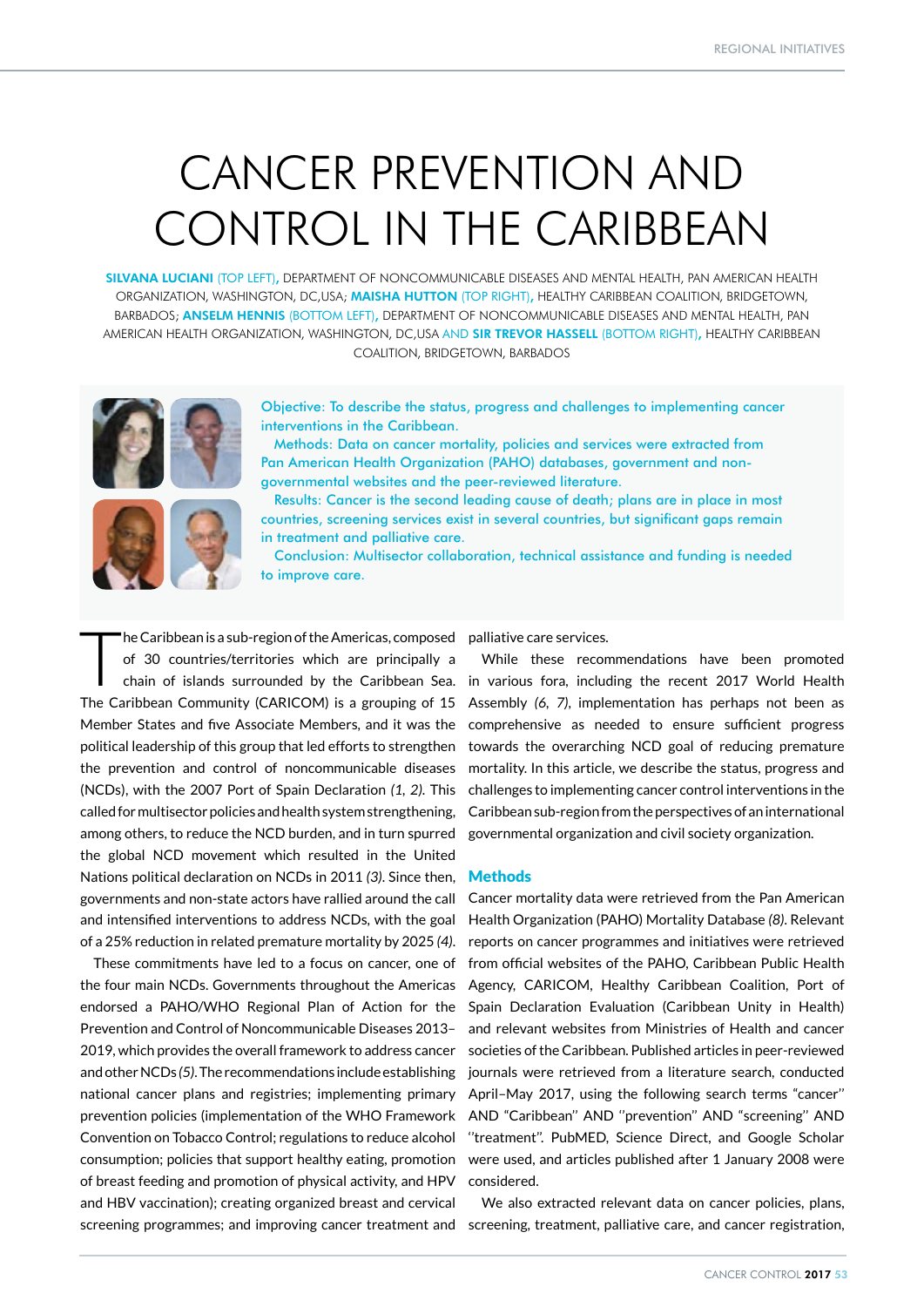#### **Table 1: Cancer deaths and related characteristics of selected Caribbean countries** *(8)*

|                                          | <b>Total</b><br>population | Gross<br><b>National</b><br>Income<br>(US\$ per<br>capita, ppp, | <b>National</b><br>health<br>expenditure<br>(as<br>%GDP<br>public, |                                                                                                       |                                                                                                             |                                                                                                                                           |                                                                                     |                                                                                                  |                                                                                                           |                                                                                                            | Female cancer                                                                    |
|------------------------------------------|----------------------------|-----------------------------------------------------------------|--------------------------------------------------------------------|-------------------------------------------------------------------------------------------------------|-------------------------------------------------------------------------------------------------------------|-------------------------------------------------------------------------------------------------------------------------------------------|-------------------------------------------------------------------------------------|--------------------------------------------------------------------------------------------------|-----------------------------------------------------------------------------------------------------------|------------------------------------------------------------------------------------------------------------|----------------------------------------------------------------------------------|
| Country                                  | (2016)                     | 2014)                                                           | 2014)                                                              | <b>Total deaths</b><br>Number of<br>deaths, all<br>causes, both<br>sexes, latest<br>year<br>available | Age-<br>adjusted<br>rates,<br>both<br>sexes,<br>per<br>1,000<br>populatio<br>n, latest<br>year<br>avaialble | <b>Total cancer deaths</b><br>Number of<br>cancer deaths<br>(% of total<br>deaths), all<br>sites, both<br>sexes, latest<br>year available | Age-<br>adjusted<br>rates per<br>100,000<br>population,<br>latest year<br>available | Total<br>number of<br>cancer<br>deaths, all<br>sites, both<br>sexes,<br>latest year<br>available | Male cancer deaths<br>Age-<br>adjusted<br>rates per<br>100,000<br>population,<br>latest year<br>available | Total<br>number of<br>cancer<br>deaths, all<br>sites, both<br>sexes,<br>latest year available<br>available | deaths<br>Age-<br>adjusted<br>rates per<br>100,000<br>population,<br>latest year |
| Antigua &<br><b>Barbuda</b>              | 94,000                     | 21,370                                                          | 3.8                                                                | 579                                                                                                   | 634.2                                                                                                       | 133 (23%)                                                                                                                                 | 145.6                                                                               | 76                                                                                               | 175.7                                                                                                     | 57                                                                                                         | 118.6                                                                            |
| <b>Bahamas</b>                           | 393,000                    | 22,290                                                          | 3.6                                                                | 2,065                                                                                                 | 546.5                                                                                                       | 411 (20%)                                                                                                                                 | 108.8                                                                               | 194                                                                                              | 104.9                                                                                                     | 217                                                                                                        | 112.4                                                                            |
| <b>Barbados</b>                          | 291,000                    | 15,190                                                          | 4.7                                                                | 2,488                                                                                                 | 861.7                                                                                                       | 558 (22%)                                                                                                                                 | 193.2                                                                               | 278                                                                                              | 199                                                                                                       | 280                                                                                                        | 187.7                                                                            |
| <b>Belize</b>                            | 367,000                    | 7,590                                                           | 3.9                                                                | 1,587                                                                                                 | 451.2                                                                                                       | 186 (12%)                                                                                                                                 | 52.9                                                                                | 82                                                                                               | 46.7                                                                                                      | 104                                                                                                        | 59                                                                               |
| <b>Dominica</b>                          | 74,000                     | 10,480                                                          | 3.8                                                                | 609                                                                                                   | 829.1                                                                                                       | 107 (18%)                                                                                                                                 | 145.7                                                                               | 61                                                                                               | 164.5                                                                                                     | 46                                                                                                         | 126.4                                                                            |
| Grenada                                  | 111,000                    | 11,720                                                          | 2.8                                                                | 868                                                                                                   | 784.1                                                                                                       | 171 (20%)                                                                                                                                 | 154.5                                                                               | 90                                                                                               | 160.6                                                                                                     | 81                                                                                                         | 148.2                                                                            |
| Guyana                                   | 771,000                    | 6,940                                                           | 3.1                                                                | 5,544                                                                                                 | 731                                                                                                         | 470 (8%)                                                                                                                                  | 61.9                                                                                | 199                                                                                              | 52.4                                                                                                      | 271                                                                                                        | 71.6                                                                             |
| Jamaica                                  | 2,803,00                   | 8,640                                                           | 2.8                                                                | 16,789                                                                                                | 609.9                                                                                                       | 3,400 (20%)                                                                                                                               | 123.5                                                                               | 1,863                                                                                            | 136.1                                                                                                     | 1,537                                                                                                      | 111.1                                                                            |
| Saint Kitts &<br><b>Nevis</b>            | 52,000                     | 22,600                                                          | 2.1                                                                | 341                                                                                                   | 672.2                                                                                                       | 63 (18%)                                                                                                                                  | 124.2                                                                               | 33                                                                                               | 130.2                                                                                                     | 30                                                                                                         | 118.2                                                                            |
| <b>Saint Lucia</b>                       | 164,000                    | 10,540                                                          | 3.6                                                                | 1,293                                                                                                 | 791.5                                                                                                       | 246 (19%)                                                                                                                                 | 150.6                                                                               | 146                                                                                              | 183.3                                                                                                     | 100                                                                                                        | 119.4                                                                            |
| St Vincent &<br>the<br><b>Grenadines</b> | 102.000                    | 10.730                                                          | 4.4                                                                | 875                                                                                                   | 852.6                                                                                                       | 185 (21%)                                                                                                                                 | 180.3                                                                               | 112                                                                                              | 214.7                                                                                                     | 73                                                                                                         | 144.6                                                                            |
| <b>Suriname</b>                          | 548,000                    | 17,040                                                          | 2.9                                                                | 3,130                                                                                                 | 581.5                                                                                                       | 432 (14%)                                                                                                                                 | 80.26                                                                               | 240                                                                                              | 88.9                                                                                                      | 192                                                                                                        | 71.5                                                                             |
| <b>Trinidad</b><br>&Tobago               | 1,365,00                   | 31,970                                                          | 2.9                                                                | 10,203                                                                                                | 768.2                                                                                                       | 1650 (16%)                                                                                                                                | 124.2                                                                               | 880                                                                                              | 133.9                                                                                                     | 770                                                                                                        | 114.7                                                                            |

from the PAHO/WHO NCD Country Capacity Survey *(9)*. This is a standardized global survey which was completed June– October, 2015 by the designated Ministry of Health official(s) responsible for the national NCD programme.

# **Results**

Sufficient data were found to include 13 countries/territories from CARICOM in this analysis (Antigua and Barbuda, the Bahamas, Barbados, Belize, Dominica, Grenada, Guyana, Jamaica, St Kitts and Nevis, St Lucia, St Vincent and the Grenadines, Suriname, and Trinidad and Tobago). **strategy** 

#### **Overview of cancer in the Caribbean**

The population sizes are highly variable in the countries included in this analysis, ranging from as few as 52,000 people in St Kitts & Nevis, to 2.8 million people in Jamaica. The countries are generally classified as middle income and upper-**Bahamas Report in Sumarca, The** 

• no bans on advertising

middle income, with gross national income ranging from US\$ 6,940/capita to US \$31,970/capita and with national health expenditures from 2.1%–4.7% of GDP (Table 1). Cancer is the second leading cause of death after cardiovascular diseases in all countries included in this analysis, except for Guyana, and generally accounts for approximately 20% of total deaths, with the exception of Guyana and Belize where cancer represents only 8% and 12% of total deaths (Table 1).

The highest cancer mortality rates are observed in St Vincent  $\&$  the Grenadines and Grenada, while Belize and Guyana have the lowest rates. In most countries, cancer mortality is much higher in males than females, except in the Bahamas, Belize **coverage latest year data available)** and Guyana where female cancer mortality is higher (Table 1).

Among men, prostate cancer was the leading cause of cancer deaths in all countries. Lung cancer was the second or third leading cause of cancer deaths among men, with the exception of St Kitts and Nevis where it was the fourth ranked cancer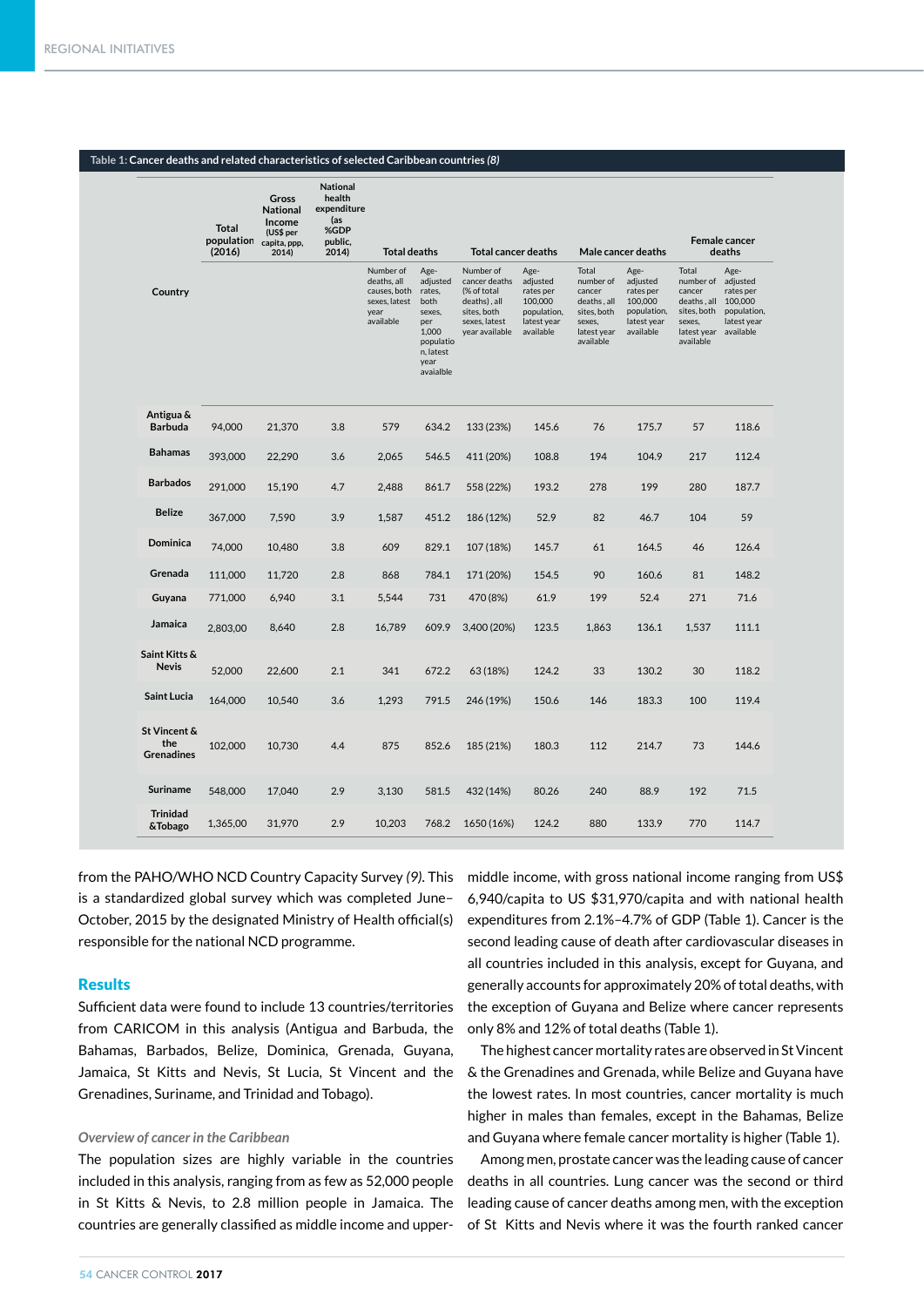|                                          |              |                | Male           |                          |                          |                          | Female         |                |                          |                              |                          |                          |  |
|------------------------------------------|--------------|----------------|----------------|--------------------------|--------------------------|--------------------------|----------------|----------------|--------------------------|------------------------------|--------------------------|--------------------------|--|
|                                          | Prostate     | Lung           | Colorectal     | Stomach                  | <b>Pancreas</b>          | Liver                    | <b>Breast</b>  | Cervix         | Colorectal               | <b>Uterine</b><br>corpus     | Ovary                    | Lung                     |  |
| Antigua &<br><b>Barbuda</b>              | $\mathbf{1}$ | $\overline{2}$ | 3              |                          | $\overline{\phantom{a}}$ | $\overline{4}$           | $\mathbf{1}$   | $\overline{4}$ | $\overline{2}$           | 5                            | 3                        | $\overline{\phantom{a}}$ |  |
| <b>Bahamas</b>                           | $\mathbf{1}$ | $\overline{2}$ | $\overline{3}$ | $\overline{4}$           | $\overline{\phantom{a}}$ | $\overline{\phantom{a}}$ | $\mathbf{1}$   | 3              | $\overline{2}$           | $\qquad \qquad \blacksquare$ | $\overline{4}$           | 5                        |  |
| <b>Barbados</b>                          | $\mathbf{1}$ | 3              | 2              | $\overline{4}$           | 5                        | $\overline{\phantom{a}}$ | $\mathbf{1}$   | 3              | $\overline{2}$           | $\overline{4}$               | 5                        | $\overline{\phantom{a}}$ |  |
| <b>Belize</b>                            | $\mathbf{1}$ | $\overline{2}$ | 5              | $\overline{4}$           | $\overline{\phantom{a}}$ | 3                        | $\overline{2}$ | $\mathbf{1}$   | $\overline{\phantom{a}}$ | 3                            | $\overline{\phantom{a}}$ | 5                        |  |
| <b>Dominica</b>                          | $\mathbf{1}$ | $\overline{2}$ | 5              | 3                        | $\overline{4}$           | $\overline{\phantom{a}}$ | $\mathbf{1}$   | $\overline{2}$ | 3                        | $\overline{\phantom{a}}$     | $\overline{\phantom{a}}$ | 5                        |  |
| Grenada                                  | $\mathbf{1}$ | $\overline{2}$ | 3              | 5                        | $\overline{\phantom{a}}$ | $\overline{\phantom{a}}$ | $\overline{1}$ | $\overline{2}$ | 5                        | 3                            | $\overline{4}$           | $\overline{\phantom{a}}$ |  |
| Guyana                                   | $\mathbf{1}$ | 3              | 2              | $\overline{4}$           | 5                        | 3                        | $\mathbf{1}$   | $\overline{2}$ | 5                        | 3                            | $\overline{4}$           |                          |  |
| Jamaica                                  | $\mathbf{1}$ | 2              | 3              | $\overline{4}$           | $\overline{\phantom{a}}$ |                          | $\mathbf{1}$   | $\overline{2}$ | 3                        | $\overline{4}$               | $\overline{\phantom{a}}$ | 5                        |  |
| St Kitts &<br><b>Nevis</b>               | $\mathbf{1}$ | $\overline{4}$ | 3              | $\overline{\phantom{a}}$ | $\overline{\phantom{a}}$ | $\overline{2}$           | $\mathbf{1}$   | $\overline{2}$ | 5                        | ٠                            | $\overline{4}$           | $\overline{\phantom{a}}$ |  |
| <b>St Lucia</b>                          | $\mathbf{1}$ | $\overline{2}$ | $\overline{4}$ | 3                        | 5                        | $\overline{\phantom{a}}$ | $\mathbf{1}$   | $\overline{2}$ | 3                        | ٠                            | $\overline{4}$           | $\overline{\phantom{a}}$ |  |
| St Vincent &<br>the<br><b>Grenadines</b> | $\mathbf{1}$ | 3              | $\overline{2}$ | $\overline{4}$           | 5                        | ٠                        | $\mathbf{1}$   | $\overline{2}$ | $\overline{4}$           | 3                            | 5                        |                          |  |
| <b>Suriname</b>                          | $\mathbf{1}$ | $\overline{2}$ | 3              | 5                        | $\overline{\phantom{a}}$ | 4                        | $\overline{2}$ | $\mathbf{1}$   | 3                        |                              | 5                        | $\overline{4}$           |  |
| <b>Trinidad</b><br>&Tobago               | $\mathbf{1}$ | $\overline{2}$ | 3              | 5                        | $\overline{4}$           | ٠                        | $\mathbf{1}$   | $\overline{2}$ | 3                        | 4                            | 5                        | $\overline{\phantom{a}}$ |  |

#### **Table 2: Ranking of the top five causes of cancer death, by sex, in selected countries in the Caribbean region**

*(10)* 

#### **Table 3: Cancer risk factor prevalence in selected countries in the Caribbean** *(8,11–14)*

| Country                        | Current tobacco<br>smoking<br>prevalence in<br>adults(%) |        |      | Alcohol consumption<br>(litre/person/year) | Overweight and<br>obesity in adults (%) | <b>HPV</b><br>prevalence in<br>women with<br>normal<br>cytology (%) |      |
|--------------------------------|----------------------------------------------------------|--------|------|--------------------------------------------|-----------------------------------------|---------------------------------------------------------------------|------|
|                                | male                                                     | female | male | female                                     | male                                    | female                                                              |      |
| Antigua & Barbuda              | n/a                                                      | n/a    | 7.7  | 3.1                                        | 55.4                                    | 68.3                                                                | n/a  |
| <b>Bahamas</b>                 | 26.9                                                     | 6.4    | 10.1 | 3.9                                        | 66.3                                    | 71.5                                                                | n/a  |
| <b>Barbados</b>                | 14.2                                                     | 1.6    | 9.8  | 4.0                                        | 57.2                                    | 67.4                                                                | n/a  |
| <b>Belize</b>                  | 17.7                                                     | 1.4    | 14.5 | 2.5                                        | 48.5                                    | 59.1                                                                | 10.1 |
| Dominica                       | 16.6                                                     | 3.3    | 10.2 | 4.1                                        | 53.5                                    | 63.2                                                                | n/a  |
| Grenada                        | 30.3                                                     | 6.5    | 17.9 | 7.3                                        | 50.6                                    | 64.5                                                                | n/a  |
| Guyana                         | 29.5                                                     | 3.2    | 11.7 | 4.7                                        | 43.9                                    | 62.1                                                                | 11.0 |
| Jamaica                        | 22.1                                                     | 7.2    | 7.1  | 2.8                                        | 52.1                                    | 65.9                                                                | 54.0 |
| St Kitts & Nevis               | 16.2                                                     | 1.1    | 11.8 | 4.7                                        | 53.0                                    | 647                                                                 | 25.2 |
| St Lucia                       | n/a                                                      | n/a    | 15.1 | 5.9                                        | 51.1                                    | 63.4                                                                | n/a  |
| St Vincent & the<br>Grenadines | 21.9                                                     | 2.5    | 9.2  | 3.9                                        | 51.3                                    | 61.3                                                                | 29.6 |
| Suriname                       | 34.0                                                     | 6.6    | 9.4  | 3.9                                        | 53.7                                    | 63.3                                                                | n/a  |
| Trinidad & Tobago              | 33.5                                                     | 9.4    | 9.7  | 3.9                                        | 55.4                                    | 67.2                                                                | 40.6 |

death in men. Colorectal cancer also ranked as the second **Antigua & Barbuda** or third leading cause of cancer-related deaths in almost all countries, with the exception of Belize, Dominica and St Lucia, where it ranked fourth or fifth. Stomach cancer ranked as the  $\rightarrow$ fourth leading cause of cancer deaths in six countries, whereas **p** pancreatic and liver cancer ranked fourth in two countries (Table 2). Oral cancer may be an emerging problem as well in this region, as it ranked among the top five causes of cancer deaths in two of the countries (Antigua & Barbuda, Barbados) ( and was within the top 10 cancers in the remaining countries. **Cervical** 

Among women, breast cancer is the leading cause of cancer deaths in all countries, with the exception of Belize and Suriname where cervical cancer ranked as the leading cause. In the majority of countries, cervical cancer was ranked as the second or third leading cause of cancer deaths, with the exception of three countries (Antigua and Barbuda, the Bahamas and Barbados), where colorectal cancer was ranked second. Uterine corpus and ovarian cancers are among the fourth and fifth leading causes of cancer death, whereas lung cancer ranked within the top five in only five countries.

## *Cancer risk factors*

Prevalence of the main cancer risk factors is summarized in Table 3. Tobacco smoking,

is summarized in Table 3. Tobacco smoking,<br>perhaps the single most important risk factor, ranges from a high of 21.1% and 20.0% in Trinidad & Tobago and Suriname, a, respectively, to a low of 7.5% in Barbados among adults (15 years of age and older). Males have a much higher smoking prevalence than females in all countries, and this difference is as low as 3.5 times higher in men than women in Trinidad  $\&$ Tobago, to more than a tenfold difference in Belize and St Kitts and Nevis (Table 3). Alcohol consumption is variable among  $\,$  countries, with a low of 4.9 litres/person/year in Jamaica, to a high of 12.5 litres/person/year in Grenada. Men consume much a.9 litres/person/yeari p<br>Lamaica to a **Barbados s.**<br>.ct ոc<br>fr<br>ir k<br>Di<br>al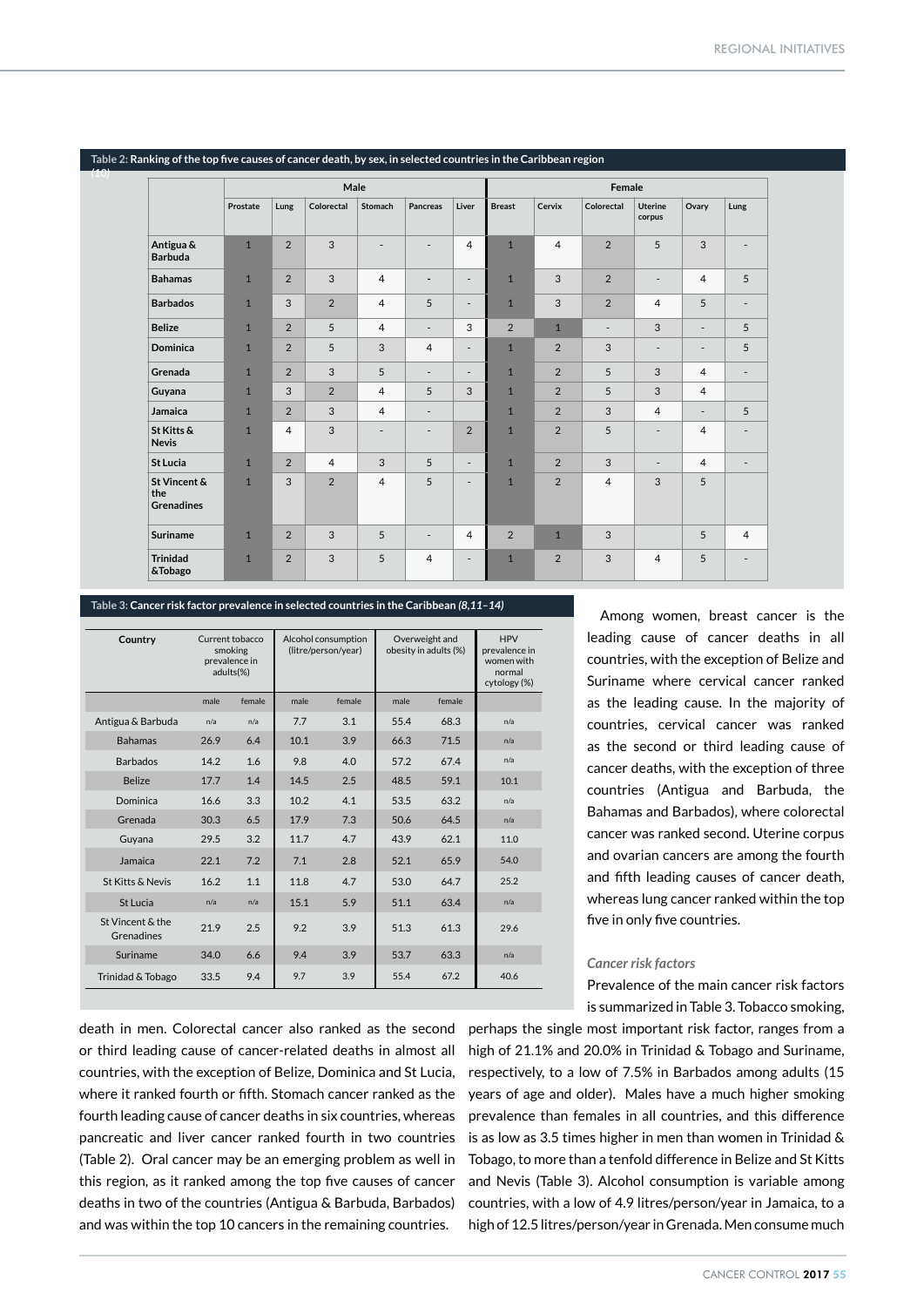# **Table 4: Cancer plans and primary prevention policies in selected Caribbean countries** *(9)*

| Country                                  | <b>National cancer</b><br>policy/plan/<br>strategy | <b>Tobacco Control Policy</b><br>(PAHO tobacco control<br>report 2016)                                                                                                              | <b>Obesity</b><br>prevention<br>plan | <b>Alcohol</b><br>reduction<br>plan | <b>Hepatitis B</b><br>vaccination<br>(year initiated,<br>estimated<br>coverage latest<br>year data<br>available) | <b>HPV</b> vaccination<br>(year initiated, target<br>group) |
|------------------------------------------|----------------------------------------------------|-------------------------------------------------------------------------------------------------------------------------------------------------------------------------------------|--------------------------------------|-------------------------------------|------------------------------------------------------------------------------------------------------------------|-------------------------------------------------------------|
| Antigua and<br><b>Barbuda</b>            | Yes                                                | * FCTC ratified in 2006<br>20% of retail price is tax on<br>cigarettes<br>smoke-free environments only<br>in government buildings<br>no health warnings<br>* no bans on advertising | No                                   | No                                  | Yes (1999, 98%)                                                                                                  | Yes (2016, boys and<br>girls 9 years of age)                |
| <b>Bahamas</b>                           | No                                                 | ٠<br>FCTC ratified in 2009<br>43% of retail price is tax on<br>cigarettes<br>no smoke-free environments<br>٠<br>health warnings<br>no bans on advertising                           | No                                   | No                                  | Yes (2001, 96%)                                                                                                  | Yes (2015, boys and<br>girls 10-12 years of<br>age)         |
| <b>Barbados</b>                          | Yes                                                | * FCTC ratified in 2005<br>* 42% of retail prices is taxes on<br>cigarettes<br>smoke-free environments<br>no health warnings<br>no bans on advertising                              | Yes (2009)                           | No                                  | Yes (2000, 87%)                                                                                                  | Yes (2014, girls 11-12<br>years of age)                     |
| <b>Belize</b>                            | Yes                                                | FCTC ratified in 2005<br>37% of retail price is tax on<br>cigarettes<br>* no smoke-free environments<br>• health warnings<br>no bans on advertising                                 | in development                       | in development                      | Yes (2000,98%)                                                                                                   | Yes (2016, girls 10<br>years of age)                        |
| Dominica                                 | Yes                                                | * FCTC ratified in 2006<br>23% of retail price is tax on<br>cigarettes<br>no smoke-free environments<br>no health warnings<br>no bans on advertising                                | No                                   | No                                  | Yes (2006,74%)                                                                                                   | No                                                          |
| Grenada                                  | Yes                                                | FCTC ratified in 2007<br>48% of retail price is tax on<br>cigarettes<br>no smoke-free environments<br>no health warnings<br>no bans on advertising                                  | No                                   | No                                  | Yes (2000,97%)                                                                                                   | No                                                          |
| Guyana                                   | in development                                     | * FCTC ratified in 2005<br>25% of retail price is tax on<br>cigarettes<br>few smoke-free environments<br>health warnings<br>no bans on advertising                                  | In development                       | In development                      | Yes (2001,97%)                                                                                                   | Yes (2012, girls 10-13<br>years of age)                     |
| Jamaica                                  | Yes                                                | * FCTC ratified in 2005<br>43% of retail price is tax on<br>cigarettes<br>smoke-free environments<br>health warnings<br>incomplete bans on<br>advertising                           | In development                       | In development                      | Yes (2003,96%)                                                                                                   | No                                                          |
| St Kitts &<br><b>Nevis</b>               | Yes                                                | FCTC ratified in 2011<br>20% of retail price is tax on<br>cigarettes<br>no smoke-free environments<br>no health warnings<br>* no bans on advertising                                | No                                   | No                                  | Yes (1997, 98%)                                                                                                  | No                                                          |
| <b>St Lucia</b>                          | Yes                                                | * FCTC ratified in 2005<br>63% of retail price is tax on<br>cigarettes<br>no smoke-free environments<br>no health warnings<br>no bans on advertising                                | In development                       | In development                      | Yes (2002, 100%)                                                                                                 | No                                                          |
| St Vincent &<br>the<br><b>Grenadines</b> | No                                                 | * FCTC ratified in 2010<br>17% of retail price is tax on<br>cigarettes<br>no smoke-free environments<br>no health warnings<br>no bans on advertising                                | No                                   | No                                  | Yes (xx)                                                                                                         | No                                                          |
| <b>Suriname</b>                          | yes                                                | FCTC ratified in 2008<br>$\bullet$<br>56% of retail price is tax on<br>cigarettes<br>smoke-free environments<br>health warnings<br>bans on advertising                              | No                                   | No                                  | Yes (2003,84%)                                                                                                   | Yes (2013, girls 9-13<br>years of age)                      |
| <b>Trinidad and</b><br><b>Tobago</b>     | No                                                 | * FCTC ratified in 2004<br>30% of retail price is tax on<br>cigarettes<br>smoke-free environments<br>health warnings<br>bans on advertising                                         | Yes (2012)                           | No                                  | Yes (2003, 92%)                                                                                                  | Yes (2013, girls 11-12<br>years of age)                     |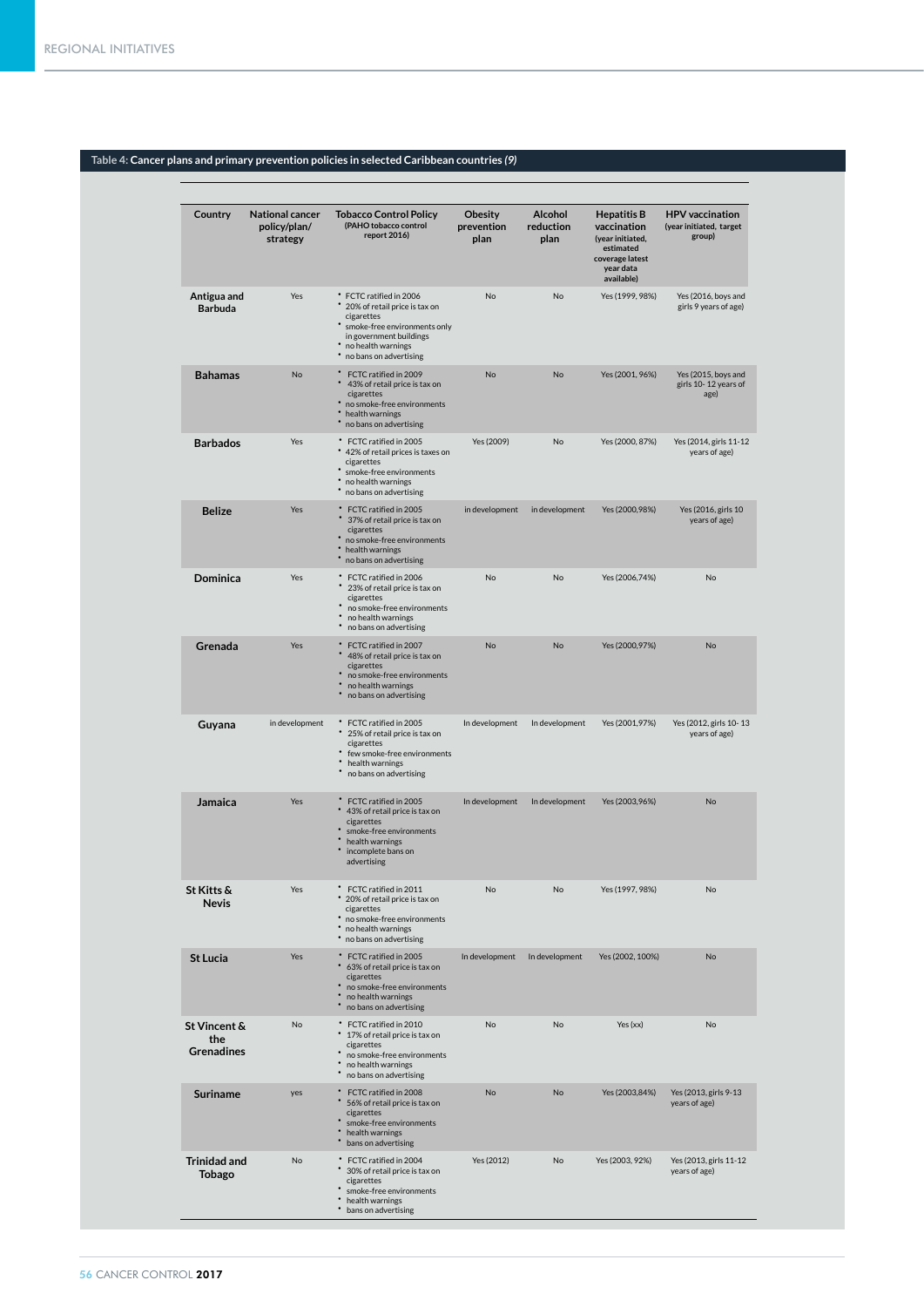countries.

Overweight/obesity (BMI>25 kg/m2) is of significant concern, with an average prevalence of 59.4% among adults in this sub-region. Women are much more likely to be overweight or obese than men, ranging from a high of 71.5% of women in the Bahamas and low of 61.3% of women in St Vincent and the Grenadines; as compared to a high of 66.3% of men in the Bahamas and low of 43.9% of men in Guyana.

Infection-related cancers are common in the Caribbean and relevant risk factors include HPV infection (cervical cancer), Hepatitis B or C infection (liver cancer) and H. pylori infection (stomach cancer). HPV prevalence studies have been conducted in the past several years in a few countries in the Caribbean and the prevalence rates are observed to range widely across countries, from 54% in Jamaica to 11% in Guyana (Table 3). No data were found on prevalence of either Hepatitis infection, or H. pylori infection rates in this region.

#### *Cancer plans and policies*

Countries have begun to establish national cancer control plans, as a means of defining the strategies, interventions and resources that will be devoted to prevent and control risk factors nationally. All countries in our analysis reported having a national cancer control policy/plan/strategy, with the exception of the Bahamas, St Vincent and the Grenadines and Guyana (although the latter is in development). The World Health Organization Framework Convention on Tobacco Control (FCTC) has been ratified in all countries, beginning with Trinidad & Tobago in 2004 and other countries following suit mainly between 2005–2007, and with St Kitts & Nevis ultimately signing on to this treaty in 2011. The implementation of its measures, notably the six most effective MPOWER measures (monitoring, 100% smoke-free environments, treatment of tobacco dependence, health warnings, ban on advertising, promotion and sponsorship and tobacco taxes/ pricing) has not been achieved (Table 4). Policies to reduce harmful use of alcohol are lacking in the Caribbean and obesity prevention plans have not yet been developed in the majority of countries, with the exception of Barbados and Trinidad & Tobago (Table 4).

Hepatitis B vaccination has been fully integrated into national immunization programmes throughout the region, beginning in 1999 and with vaccine coverage exceeding 90% in most countries (Table 4). HPV vaccines, available since 2006, on the other hand, have not yet been fully implemented in this region where seven countries report introduction, beginning in Guyana in 2012, Suriname and Trinidad & Tobago in 2013, and more recently Antigua & Barbuda, Barbados, and the Bahamas.

more alcohol, at least twice as much or more, than women in all have not yet introduced the HPV vaccine into their national immunization programme. No data on HPV vaccine coverage from the Caribbean were found.

#### *Cancer screening and early detection*

Breast cancer screening programmes, mainly opportunistic, have been established in eight countries (Antigua & Barbuda, the Bahamas, Belize, Dominica, Grenada, Guyana, Jamaica, St Lucia, St Vincent and the Grenadines), mainly using clinical breast examination as the modality and with a very wide target population (Table 5). Mammography has not yet been integrated as the main screening modality in this region, with the exception of the Bahamas and Dominica. No information was found on breast cancer screening coverage.

For cervical cancer, almost all countries report having a screening programme, mainly opportunistic, with the exception of Barbados and Suriname which report not having a population-wide screening programme. The traditional Pap test is the most commonly used screening modality in all countries. Belize and Guyana have also introduced VIA screening, and no countries have yet introduced HPV testing, which is a far more effective screening test. No information was found on screening coverage.

Colorectal cancer screening has not yet been initiated in this region, with the exception of Antigua and Barbuda which reports an opportunistic programme using colonoscopy in the general population. Prostate cancer early detection has been initiated in five countries (Antigua & Barbuda, the Bahamas, Belize, Jamaica, St Lucia), but with PSA testing only in Belize and St Lucia.

#### *Cancer treatment capacity*

A cancer care system includes colposcopy services and treatment for cervical precancer (cryotherapy, LEEP (loop electrosurgical excision procedure), cold knife conization (CKC)), pathology services, surgery, chemotherapy and radiotherapy and palliative care. Chemotherapy treatment is reported as generally available only in six countries – Antigua & Barbuda, Barbados, Jamaica, Suriname and Trinidad & Tobago; while radiotherapy services are available in only seven countries – Antigua and Barbuda, the Bahamas, Barbados, Guyana, Jamaica, Suriname, Trinidad and Tobago; and cancer surgery in six of these countries (Table 6). Palliative care access, as measured by opioid consumption in morphine equivalence minus methadone, is abysmally low in all countries, well below 10 mg/capita (Table 6). This access is significantly lower than in North America where, for example, it is 733 mg/capita in Canada *(16)*.

Six countries, predominantly from the Eastern Caribbean, capture and provide necessary population data on new cancer Cancer registries, a fundamental aspect of cancer control,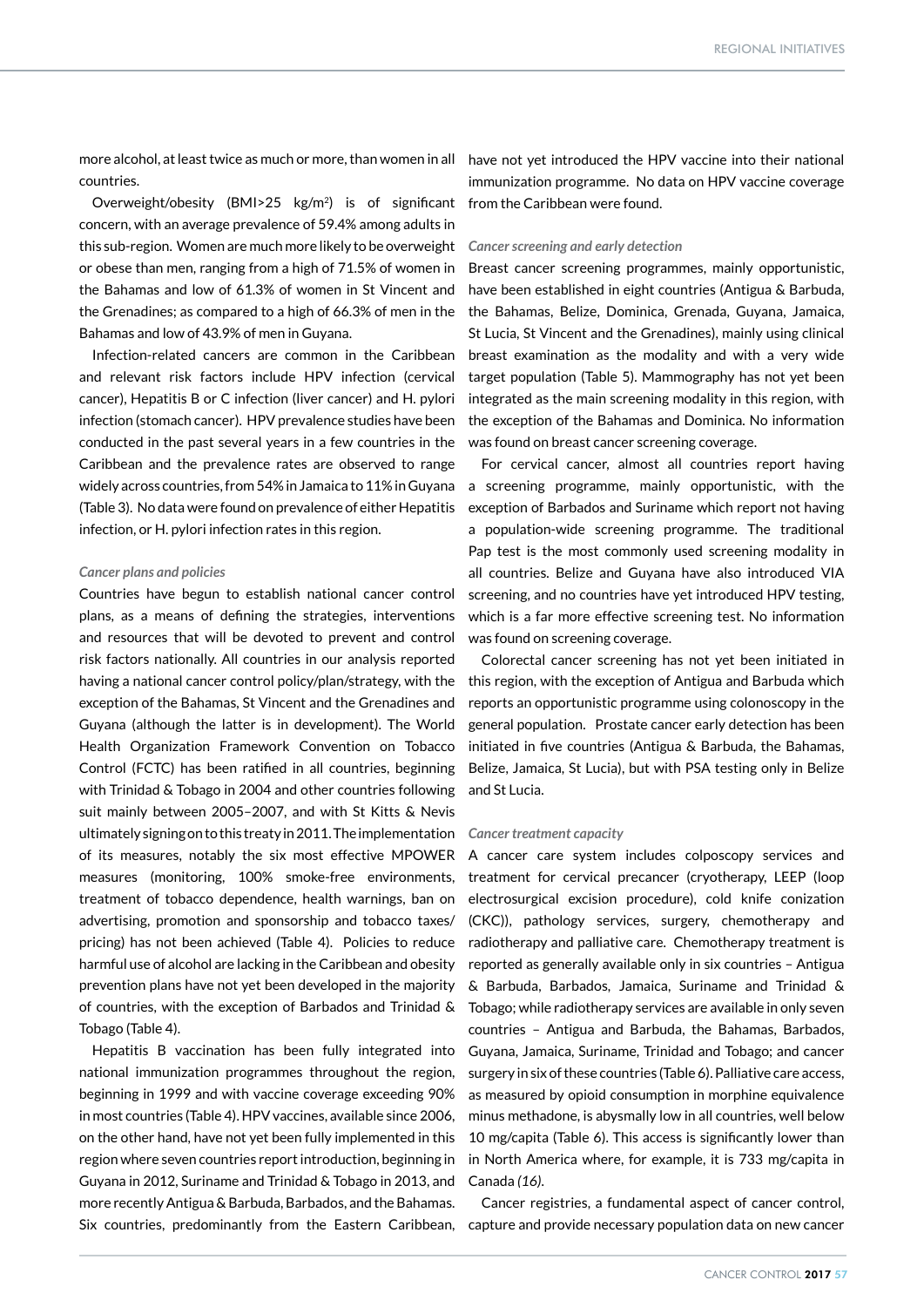|                        |                                               | Antigua&<br><b>Barbuda</b>              | Bahamas                            | <b>Barbados</b> | <b>Belize</b>                      | Dominica                                | Grenada                                  | Guyana                       | Jamaica                                | St Kitts and<br>Nevis        | St Lucia                        | St Vincent &<br>the Grenadines     | Suriname  | Trinidad &<br><b>Tobago</b>  |
|------------------------|-----------------------------------------------|-----------------------------------------|------------------------------------|-----------------|------------------------------------|-----------------------------------------|------------------------------------------|------------------------------|----------------------------------------|------------------------------|---------------------------------|------------------------------------|-----------|------------------------------|
|                        | Screening<br>programme                        | Yes,<br>opport-<br>unistic<br>screening | Yes.<br>opportunistic<br>screening | <b>No</b>       | Yes.<br>opportunistic<br>screening | Yes.<br>opport-<br>unistic<br>screening | Yes<br>opport-<br>unistic<br>screening   | <b>No</b>                    | Yes<br>opport-<br>unistic<br>screening | <b>No</b>                    | Yes.<br>organized<br>program    | Yes,<br>opportunistic<br>screening | <b>No</b> | <b>No</b>                    |
| <b>Breast cancer</b>   | Screening<br>method                           | CBE                                     | Mam-<br>mography                   | n/a             | CBE                                | Mam-<br>mography                        | Not<br>specified                         | n/a                          | CBE                                    | n/a                          | CBE                             | CBE                                | n/a       | n/a                          |
|                        | Population<br>targeted by<br>the<br>program   | General<br>female<br>population         | Not<br>specified                   | n/a             | 21-70 years<br>of age              | General<br>female<br>population         | $18 - 45$<br>years of<br>age             | n/a                          | General<br>female<br>population        | n/a                          | General<br>female<br>population | 18-70 years of<br>age              | n/a       | n/a                          |
|                        | Screening<br>programme                        | Yes,<br>opport-<br>unistic<br>screening | Yes,<br>opportunistic<br>screening | No              | Yes.<br>organized<br>program       | Yes.<br>opportunis<br>tic<br>screening  | Yes.<br>organized<br>programme programme | Yes.<br>organized            | Yes.<br>organized<br>programme nistic  | Yes.<br>opportu<br>screening | Yes.<br>organized<br>programme  | Yes.<br>opportunistic<br>screening | No        | Yes.<br>organized<br>program |
| Cervical<br>cancer     | Screening<br>method                           | Pap test                                | Pap test                           | n/a             | Pap test/<br>VIA                   | Pap test                                | Pap test                                 | VIA test                     | Pap test                               | Pap test                     | Pap test                        | Pap test                           | n/a       | Pap test                     |
|                        | Population<br>targeted by<br>the<br>programme | General<br>female<br>populati<br>on     | 18-59<br>years of<br>age           | n/a             | $21 - 70$<br>years of age          | 18-65<br>years of<br>age                | General<br>female<br>population          | $30 - 49$<br>years of<br>age | $25 - 54$<br>years of<br>age           | $18 - 55$<br>years of<br>age | General<br>female<br>population | 18-60 years<br>of age              | n/a       | 18 years of<br>age +         |
|                        | Early<br>detection<br>programme               | Yes,<br>opport-<br>unistic              | Yes,<br>opport-<br>unistic         | <b>No</b>       | Yes.<br>opport-<br>unistic         | N <sub>0</sub>                          | N <sub>0</sub>                           | <b>No</b>                    | Yes,<br>opport-<br>unistic             | <b>No</b>                    | Yes.<br>opport-<br>unistic      | <b>No</b>                          | No        | N <sub>0</sub>               |
| <b>Prostate cancer</b> | Method                                        | Prostate<br>palpation                   | Prostate<br>palpation              | n/a             | PSA test                           | n/a                                     | n/a                                      | n/a                          | Prostate<br>palpation                  | n/a                          | PSA test                        | n/a                                | n/a       | n/a                          |
|                        | Population<br>targeted by<br>the<br>programme | General<br>male<br>population           | Males<br>40-75<br>vears of<br>age  | n/a             | Males 50<br>years and<br>older     | n/a                                     | n/a                                      | n/a                          | Males 40<br>years<br>and older         | n/a                          | Males 40<br>years and<br>older  | n/a                                | n/a       | n/a                          |
|                        | Screening<br>programme                        | Yes,<br>opport-<br>unistic<br>screening | N <sub>o</sub>                     | No              | No                                 | <b>No</b>                               | No                                       | No                           | No                                     | <b>No</b>                    | No                              | No.                                | No        | No.                          |
| Colorectal<br>cancer   | Screening<br>method                           | Colono-<br>scopy                        | n/a                                | n/a             | n/a                                | n/a                                     | n/a                                      | n/a                          | n/a                                    | n/a                          | n/a                             | n/a                                | n/a       | n/a                          |
|                        | Population<br>targeted by<br>the<br>programme | General<br>adult<br>population          | n/a                                | n/a             | n/a                                | n/a                                     | n/a                                      | n/a                          | n/a                                    | n/a                          | n/a                             | n/a                                | n/a       | n/a                          |

#### **Table 5: Cancer screening programmes in selected Caribbean countries** *(9)*

cases and deaths. In our analysis, we found only four countries (Barbados, Jamaica, Guyana, and Trinidad & Tobago) with population-based cancer registries that meet international standards of quality and report data in an ongoing and systematic manner.

# *Civil society initiatives*

Across the region other actors, such as civil society organizations (CSOs), academia, regional and international donor agencies, and the private sector, have contributed significantly to the cancer control landscape through prevention, screening and diagnosis, treatment and psychosocial and palliative care. The Healthy Caribbean Coalition (HCC) is one such entity. The HCC is the only regional network of over 100 health and non-health NCD-focused CSOs including 21 national cancer societies which collectively form the Caribbean Cancer Alliance (CCA). National cancer societies play a central role in educating local communities, providing screening and referral and in some instances offering support, counselling and end of life care; especially for vulnerable and marginalized populations, such

as the poor, youth and indigenous communities. Through the HCC, and in partnership with the public and private sector, the CCA has focused its efforts on advocacy for expanded cervical cancer screening and increased HPV vaccination coverage. Since 2013, when the HCC and the American Cancer Society hosted a cervical cancer advocacy capacity-building workshop, the CCA has partnered with PAHO to develop a joint cervical cancer situation analysis *(17)*; launched a regional petition to "End Cervical Cancer Now" which received approximately 20,000 signatures *(18)*; successfully lobbied for the introduction of national HPV vaccination programmes in two territories; and contributed to national attainment of cervical cancer screening targets in support of global cervical cancer screening targets found in the existing and updated Appendix III of the WHO Global NCD Action Plan 2013–2020 *(6)*. Most recently, the HCC and the CCA reaffirmed a collective commitment to high-level cancer advocacy through the Caribbean Cancer Advocacy Agenda launched on World Cancer Day 2017 *(19)*. The agenda highlighted priority advocacy areas from the perspective of cancer survivors. In support of the 2030 agenda,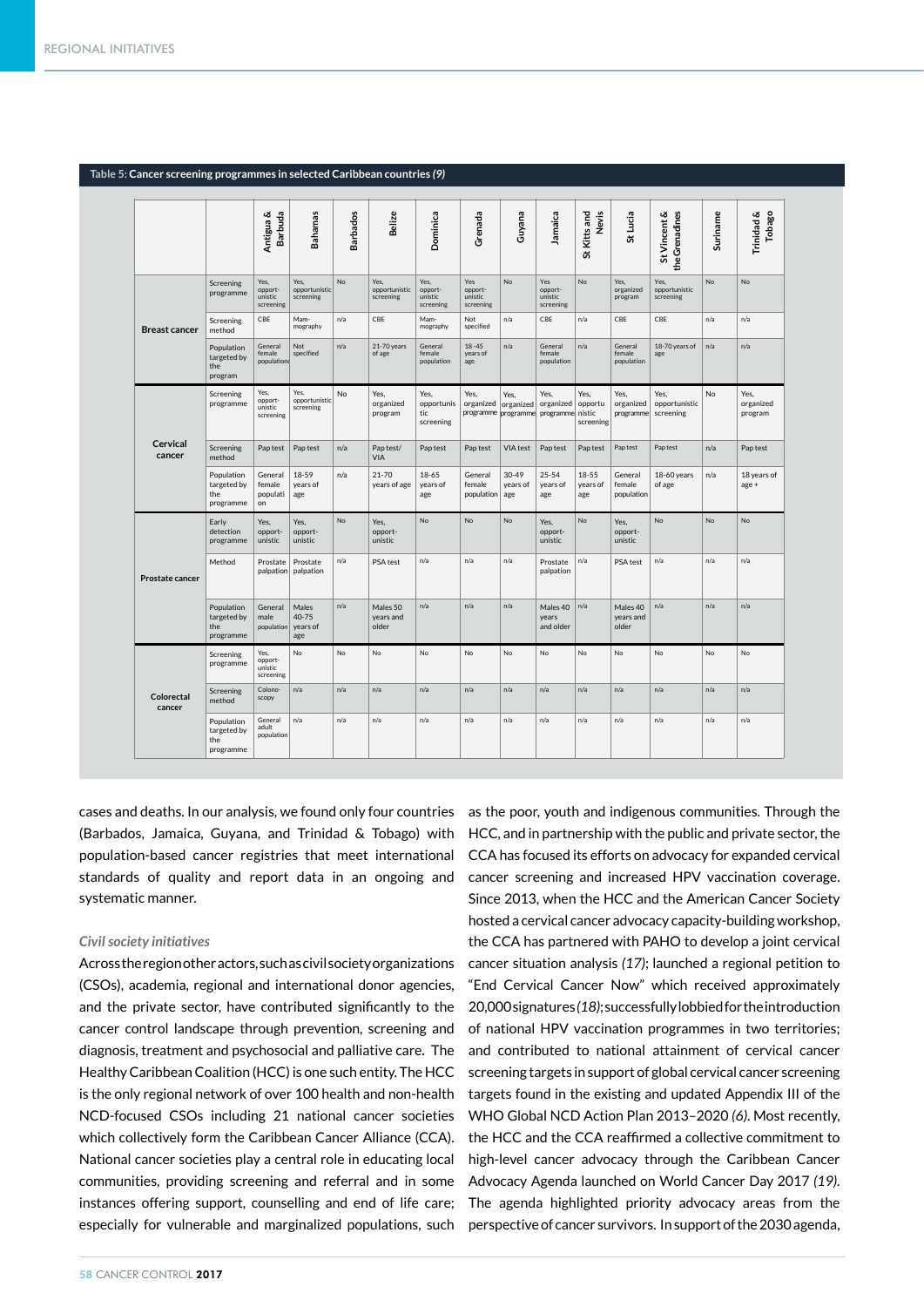|                                                                                                                                | Available in public sector                                                                                                                                                                                       | Not available in public sector                                                                    |
|--------------------------------------------------------------------------------------------------------------------------------|------------------------------------------------------------------------------------------------------------------------------------------------------------------------------------------------------------------|---------------------------------------------------------------------------------------------------|
| Cervical precancer treatment<br>services available with colposcopy,<br>cryotherapy, LEEP/LEETZ and/or<br>cold-knife conization | Bahamas, Barbados, Belize, Dominica, Jamaica, St Kitts &<br>Nevis, Guyana, Suriname, Trinidad & Tobago                                                                                                           |                                                                                                   |
| Pathology services for cancer<br>diagnosis                                                                                     | Antigua and Barbuda, Bahamas, Barbados, Dominica,<br>Grenada, Jamaica, St Kitts and Nevis, St Lucia, Suriname,<br><b>Trinidad and Tobago</b>                                                                     | Belize, Guyana, St Vincent & the<br><b>Grenadines</b>                                             |
| Cancer surgery                                                                                                                 | Antigua and Barbuda, Bahamas, Barbados, Jamaica,<br>Suriname, Trinidad and Tobago                                                                                                                                | Belize, Dominica, Grenada, Guyana St<br>Kitts and Nevis, St Lucia, St Vincent &<br>the Grenadines |
| Radiotherapy services                                                                                                          | Antigua and Barbuda, Bahamas, Barbados, Guyana,<br>Jamaica, Suriname, Trinidad and Tobago                                                                                                                        | Belize, Dominica, Grenada, St Kitts and<br>Nevis, St Lucia, St Vincent & the<br>Grenadines        |
| Chemotherapy available                                                                                                         | Antigua and Barbuda, Bahamas, Barbados, Jamaica,<br>Suriname, Trinidad and Tobago                                                                                                                                | Belize, Dominica, Grenada, Guyana St<br>Kitts and Nevis, St Lucia, St Vincent &<br>the Grenadines |
| Palliative care access as measured<br>by opioid consumption (in<br>morphine equivalence minus<br>methadone, mg/capita)         | 0-1.9mg/capita: Grenada, Suriname<br>2.0-4.9mg/capita: St Kitts & Nevis, Dominica, Guyana,<br>Jamaica, St Lucia, St Vincent & the Grenadines<br>5.0-7.9 mg/capita: Trinidad & Tobago<br>8.0+ mg/capita: Barbados | n/a                                                                                               |

#### **Table 6: Cancer treatment and palliative care capacity in selected Caribbean countries (***9, 15)*

the 25x25 targets, the recently endorsed Cancer Declaration, in our analysis are comparable to rates observed in other world and in the lead-up to the 2018 UNHLM, the HCC and the CCA will continue to work in multisectoral partnerships to advocate for cancer policy and programming across the following priority areas: HPV vaccination, cervical cancer screening, improved palliative care; and creating networks to facilitate the establishment and strengthening of affordable and accessible regional treatment platforms.

The HCC has also been among regional catalysts and partners in the Caribbean Cancer Control Leadership Forum (CCCLF), led by the United States National Institutes of Health/National Cancer Institute to support cancer control planning in the region through engagement of multiple sectors, introduction of evidence-based resources and practical planning tools, technical assistance, and information exchange between Caribbean countries. Since its inception in 2015, the CCCLF has worked with teams comprised of government, academic, care delivery, and civil society professionals from eight Caribbean countries, as well as individuals from five additional countries in the region. Outcomes thus far include providing technical guidance for the Bahamas in their successful bid to pass cancer reporting legislation and initiate a national registry and technical support on cervical cancer prevention for Guyana and Suriname as they develop their screening programmes.

# regions and patterns are similar with leading causes of cancer death from prostate, lung and colorectal cancers in men, and breast and cervix in women *(20).* However, the remarkable difference is in prostate cancer, where the Caribbean region has been noted to have the highest age-standardized rates in the world *(21)*, and, similar to the experience of African American men, is largely attributed to race and genetic factors *(22).*

Although an estimated 40% of cancers can be prevented through health promoting policies and behaviour change *(23)*, our analysis highlights the limited cancer prevention policies in place in this sub-region. Of concern are the limited policies and regulations related to healthy eating in the face of a high prevalence of overweight/obesity. Another concern is the limited implementation of HPV vaccines in this sub-region, which is lagging as compared to other world regions *(24)*. This highlights the need for increasing advocacy activities of civil society organizations to garner greater political and public support for stronger tobacco, alcohol, diet and physical activity policies, as well as HPV vaccination.

A comprehensive cancer plan can reduce cancer mortality and improve quality of life *(25)*. While it is encouraging to note that almost all countries have initiated plans, it will require efficient health systems with sufficient financial and human resources to ensure accessible, quality cancer care. Our analysis highlights the limited health system capacity in this

# **Discussion**

The cancer mortality rates in the Caribbean countries reviewed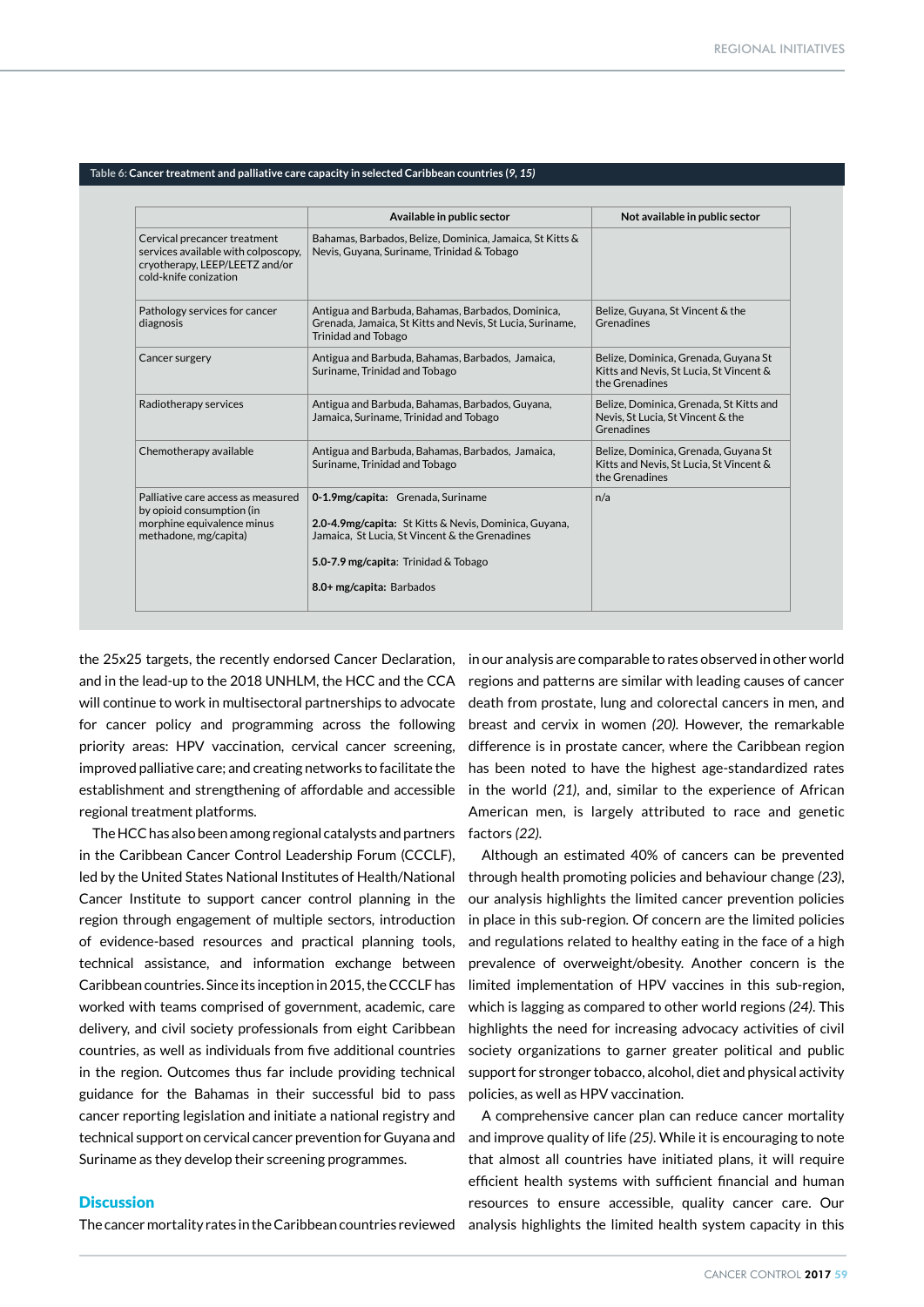sub-region and investments are clearly needed to increase access to care. An essential package of cancer prevention and control interventions is estimated to cost about 3% of total public spending on health *(26)*, but this may be prohibitive for many countries in this sub-region and innovative funding mechanisms may be the solution. One such example is in pooled procurement mechanisms to increase access, availability, quality and consistent supply of essential cancer drugs. The Organization of Eastern Caribbean States Pharmaceutical Procurement Scheme *(27)* and the PAHO Strategic Fund *(28)* provide such services and are key opportunities to bridge the gaps in access to chemotherapy and opioids. Another example of innovations in cancer care is in the shared cancer treatment services which are emerging through the establishment of informal networks, supported by civil society, linking patients in countries with no cancer treatment services to countries where such services exist.

Nevertheless, there is a need to extend and strengthen regional and national multisectoral partnerships in cancer which facilitate knowledge and resource sharing across and within the countries/territories. This has already begun, with initiatives such as the PAHO Women's Cancer Initiative *(29)*, Healthy Caribbean Coalition Cancer Initiative, Caribbean Cancer Control Leaders Forum, the International Atomic Energy Agency's Program of Action on Cancer Therapy, and the IARC/CARPHA/CDC/NCI Caribbean Cancer Registry Initiative. But these initiatives are nascent and more intensified cooperation, especially for cancer treatment, is needed.

As the global health community prepares to report on progress in NCD prevention and control for the 2018 UN High-Level Meeting on NCDs, the Caribbean sub-region will be well positioned to highlight its advances in cancer control, while describing its urgent need for more intense multisector collaboration, technical assistance and funding support to improve cancer care and reduce the cancer burden.  $\blacksquare$ 

*Silvana Luciani is the advisor on cancer prevention and control at the Pan American Health Organization, a specialized international health agency for the Americas. She works closely with Ministries of Health in Latin America and the Caribbean and partner organizations, to help improve policies, programmes and services for cancer prevention, screening and early detection and palliative care.* 

*Maisha Hutton is the Executive Director of the Healthy Caribbean Coalition (HCC), the only regional alliance of over 100 NCD-focused civil society organizations. She collaborates with HCC's civil society members and works with national, regional and international public and private partners to drive NCD policy and programming in: civil society capacity-building; cervical cancer*  *prevention; alcohol policy; tobacco control; food policy; childhood obesity; and strengthening mechanisms for a "whole of government" and "whole of society" multisectoral response to NCDs.*

*Anselm Hennis is Director of the Department of Noncommunicable Diseases and Mental Health at the Pan American Health Organization. He leads the organization's technical cooperation on NCD policies, programmes, and surveillance; as well as on mental health, disabilities, substance abuse and road safety, working in close collaboration with Latin American and Caribbean governments, NGOs and international organizations.* 

*Sir Trevor Hassell is the President of the Healthy Caribbean Coalition, Chairman of the Barbados National Chronic Non-Communicable Diseases Commission, and Barbados Special Envoy for Chronic Diseases. He is leading the civil society effort in the Caribbean on NCD advocacy, capacity-building and enhancement of communications applying a "whole of society" and multisectoral approach to NCD prevention and control.*